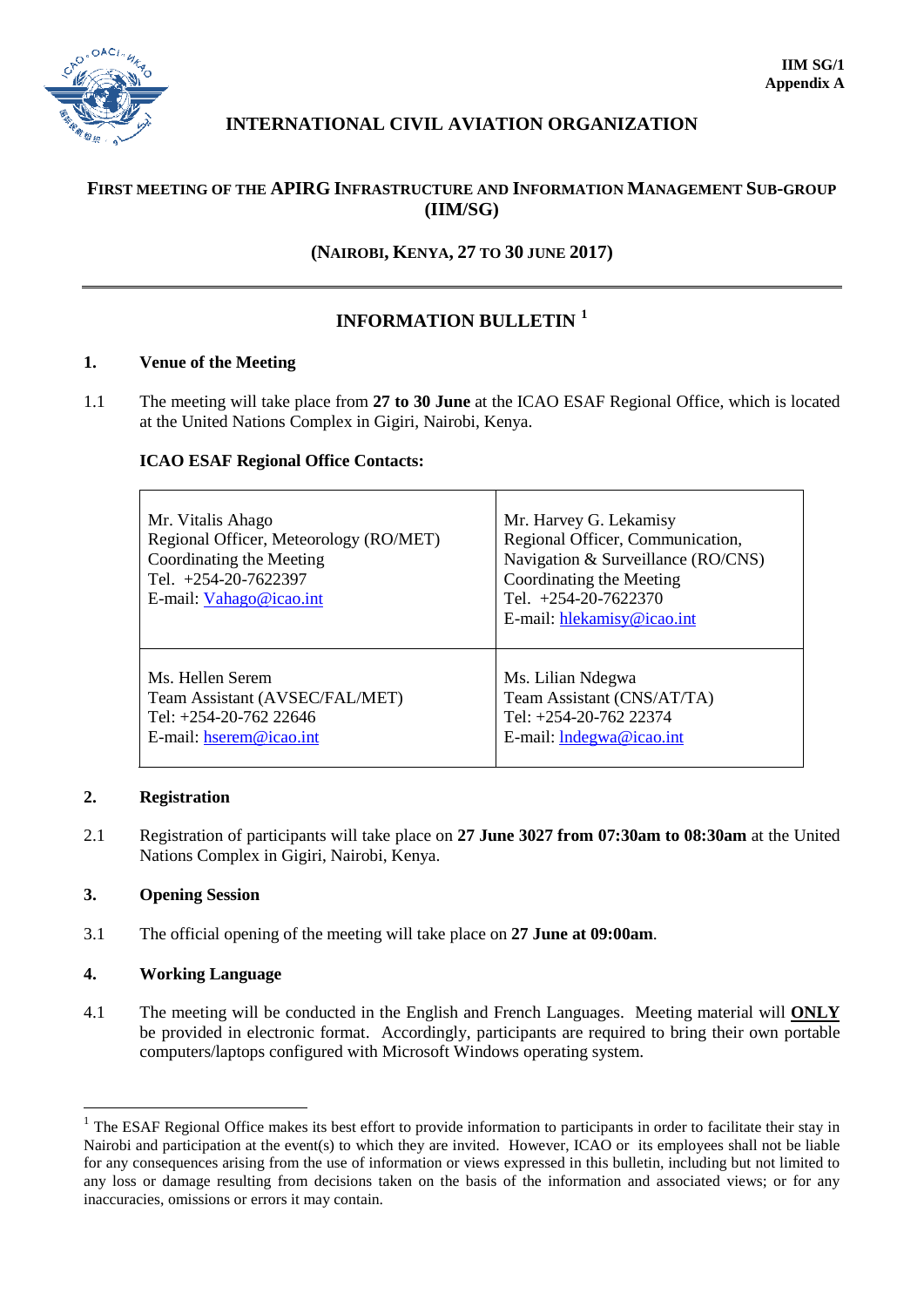### **5. Transport**

#### **5.1** *From the Airport*

Taxis are available from the airport to the city centre and the fare is normally between Kshs.2000 to 2500. However, it is advisable to agree on the fare before getting into the vehicle. Enquiries may be made at the airport information desks/counters upon arrival.

### **5.2 To the meeting venue**

Transport will be provided to the Meeting venue. A bus will depart at 7:00am daily from the Sentrim Six-Eighty Hotel to the ESAF Regional Office at the UN Compound in Gigiri, Nairobi Sentrim Six-Eighty Hotel to the ESAF Regional Office at the and will transport delegates back to the pickup point after closure of the Meeting each day.

#### **6. Hotel Information**

7.1 Participants are requested to make their own hotel reservations and indicate that they are attending an ICAO meeting in order to take advantage of the special accommodation rates. A list of recommended hotels/lodges is attached at the end of this bulletin.

### **8. Entry Visa**

8.1 Participants are advised to ascertain at the respective Embassies whether or not they are exempt from the Kenyan entry visa requirement. Kenya visas may be obtained from the Kenya High Commissions or Embassies. In applying for the visa, it is advisable to produce the letter of invitation from ICAO, together with other documents which may be required by the High Commission or Embassy. **It is important to apply for visas well in advance to avoid delays and inconveniences.**

### *NOTE*

*Participants from referred countries: Cameroon, Eritrea, Libya, Mali, Senegal and Somalia are required to submit the following documents to ESAF Regional Office at least one and a half months prior to the meeting:*

- *1) Copy of national Passport (valid at for least 6 months).*
- *2) Electronic copies of passport photo (JPEG FORMAT scanned in high resolution of at least 150kb).*
- *3) An application form for visa which need to be filled and signed by the participants (Form 22 can be obtained from [http://www.kenya.org.za/forms/VisaApplicationForm.pdf\)](http://www.kenya.org.za/forms/VisaApplicationForm.pdf).*
- *4) A letter from your State indicating that you have been nominated to attend the meeting.*
- *5) Provide a copy of Itinerary indicating arrival/departure dates and how your accommodation/incidental expenses will be met.*

## *Note: ICAO ESAF cannot accept responsibility for applications submitted less than the stipulated one month prior to travel*

### **9. Health**

9.1 It is strongly recommended that participants should have travel insurance (including health) for the duration of their stay in Kenya. Participants should particularly ensure that their insurance is applicable in Kenya. Furthermore, they should carry evidence of current health/hospitalization insurance such as cards that may be produced to health institutions should the need arise. Participants are also encouraged to provide information during registration, on their next of kin who may be contacted on behalf of the participant should the need arise.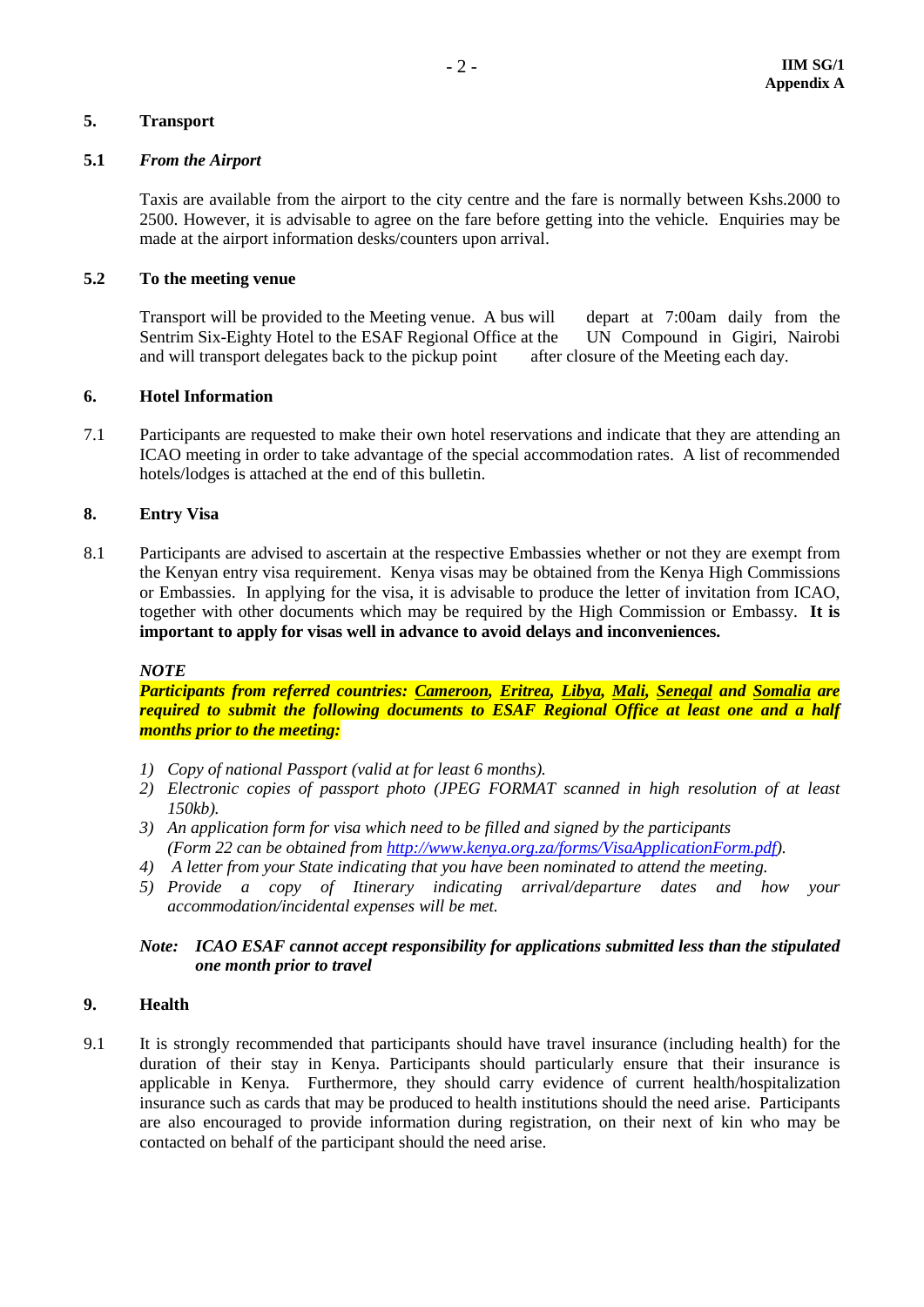- 9.2 Presentation of a valid **yellow fever certificate** at the point of entry is required for persons who originate from or have travelled to States where yellow fever is described by the World Health Organization (WHO), as endemic, including the following States: *Angola, Benin, Burkina Faso, Burundi, Comoros, Central African Republic, Chad, Congo, DRC, Ivory Coast, Ethiopia, Gabon, Gambia, Ghana, Guinea Bissau, Guinea Equatorial, Liberia, Mali, Mauritania, Mozambique, Niger, Nigeria, Somalia, Congo, Rwanda, São Tomé and Principe, Senegal, Sierra Leone, Tanzania, Togo and Uganda.*
- 9.3 Persons who fail to produce a valid yellow fever vaccination certificate to the port health officials may be required to take the vaccination at the point of entry against payment of US\$15 (subject to change by the appropriate authority). The officials may take other action in accordance with applicable regulations and procedures. For more information participants may wish to visit the World Health Organization (WHO) website <http://www.who.int/ith/> for information on Kenya.

### **10. Weather**

- 10.1 While Nairobi is very close to the Equator (about  $1.3^{\circ}$  S), it is located at a relatively high elevation of about 5000 feet (1524m) above mean sea level. In April the mean minimum/maximum temperatures are between 21.5°C and 11°C.
- 10.2 Nairobi local time is GMT+3.

#### **11. Local Currency and Foreign Exchange Rates**

- 11.1 The basic unit of currency is the Kenyan shilling (Kshs.), which is divided into 100 cents. There are silver and bronze coins of 1, 5, 10, 20 and 40 shillings. Notes are issued in denominations of 50, 100, 200, 500 and 1000 shillings.
- 11.2 The Kenya shilling exchange rates are determined by the interbank trade which varies daily. Participants may wish to obtain current information from the internet.
- 11.3 Commercial banks and forex bureaux provide exchange facilities. Most banks are open between 9.00 am to 4.00 pm from Monday to Friday and between 9.00 am to 12.00 noon on the first and last Saturday of the month. Some forex bureaux may be open outside these hours. Hotels also offer exchange facilities but at an extra fee and/or less favourable rates. On arrival at Jomo Kenyatta International Airport (JKIA), forex services are available within customs hall, from 7.00 am to midnight.

#### **12. Telephones**

12.1 Worldwide direct connections are available, using the international code or telephone operator as necessary. From outside Kenya, dial 254 followed by the area code (for landline numbers) and the required number. There are four (4) cellular phone (mobile) operators in Kenya: Airtel, Orange, Safaricom and YU.

### **13. Security**

13.1 Participants are advised to visit the UNON website [http://www.unon.org](http://www.unon.org/) and click on "Security Advice" for the latest information. As in many large cities, crime is prevalent within Nairobi. It is advisable to check with the hotel reception regarding security within the surrounding areas. It is also advisable to use taxis or transport arranged by the hotel reception to visit shopping complexes, to go sightseeing or to travel for any other purpose.

- - - - - - - - -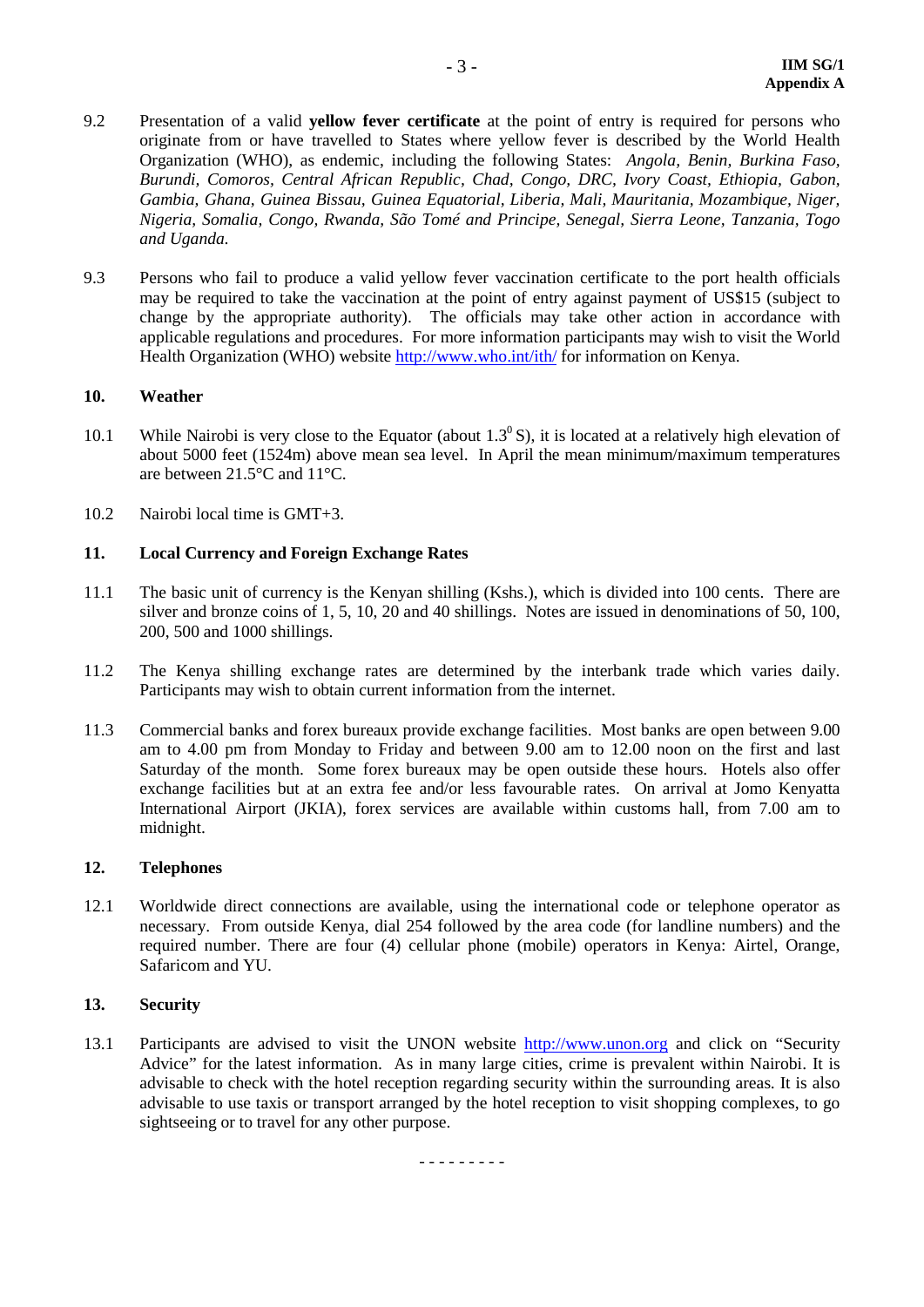

## **INTERNATIONAL CIVIL AVIATION ORGANIZATION (ICAO) EASTERN AND SOUTHERN AFRICAN OFFICE (ESAF)**

# **A LIST OF RECOMMENDED HOTELS IN AND AROUND THE NAIROBI CENTRAL BUSINESS AREA AND GUEST HOUSES NEAR ICAO/UN WHICH OFFER UN/CORPORATE RATES**

| <b>Hotel</b>        | <b>Rates</b>            | <b>Address</b> /    | E-mail                          | <b>Telephone</b> | <b>Telefax</b>     | <b>Distance</b> |
|---------------------|-------------------------|---------------------|---------------------------------|------------------|--------------------|-----------------|
|                     |                         | <b>Location</b>     |                                 |                  |                    | to ICAO/        |
|                     |                         |                     |                                 |                  |                    | <b>UN</b>       |
|                     |                         |                     |                                 |                  |                    | <b>Offices</b>  |
| <b>BOMA INN</b>     | S 170US\$               | Near the            | reservations@theboma.co.ke      | 254 20 3904000   |                    | 18 Km           |
| Nairobi***          | D 215 US\$              | Airport             | www.theboma.co.ke               |                  |                    |                 |
|                     | B&B, inclusive of all   |                     |                                 |                  |                    |                 |
|                     | Taxes                   |                     |                                 |                  |                    |                 |
| <b>Crowne Plaza</b> | <b>SBB: 205 US\$</b>    | <b>Upper Hill</b>   | reservations@cpnairobi.com      | $254(0)$ 20-     | 254 (0) 20-2746100 | 15 Km           |
| Nairobi*****        | <b>DBB: 230 US\$</b>    | (Downtown)          | www.cpnairobi.com               | 2746000          |                    |                 |
|                     |                         |                     |                                 |                  |                    |                 |
|                     | B&B, inclusive of all   |                     |                                 |                  |                    |                 |
|                     | Taxes                   |                     |                                 |                  |                    |                 |
| Eka Hotel ****      | SR: US\$ 190            | Near the            | reservations@ekahotel.com       | 254 20           |                    | 18 Km           |
|                     | JS: US\$ 212            | Airport             | www.ekahotel.com                | 704493090        |                    |                 |
|                     |                         |                     |                                 |                  |                    |                 |
|                     | B&B, taxes included     |                     |                                 |                  |                    |                 |
| <b>Fairmont The</b> | <b>SBB: 246 US\$</b>    | Harry Thuku         | kenya.reservations@fairmont.co  | 254(0)20         | 254(0)20           | 10 Km           |
| Norfolk*****        | <b>DBB: 246US\$</b>     | Road, Nairobi,      | m                               | 2265000/         | 2216796/336742     |                 |
|                     |                         |                     | www.fairmont.com                | 2216940/225900   |                    |                 |
|                     | B&B, inclusive of all   |                     |                                 |                  |                    |                 |
|                     | Taxes                   |                     |                                 |                  |                    |                 |
| <b>Hemingways</b>   | S 230 US\$              | <b>Outside City</b> | central reservations@hemingways | 254 722 204 251  |                    | 30 Km           |
| Nairobi*****        | D 285 US\$              | Center              | -collection.com                 |                  |                    |                 |
|                     |                         |                     | www.hemingways-                 |                  |                    |                 |
|                     | B B&B, inclusive of all |                     | collection.com                  |                  |                    |                 |
|                     | Taxes                   |                     |                                 |                  |                    |                 |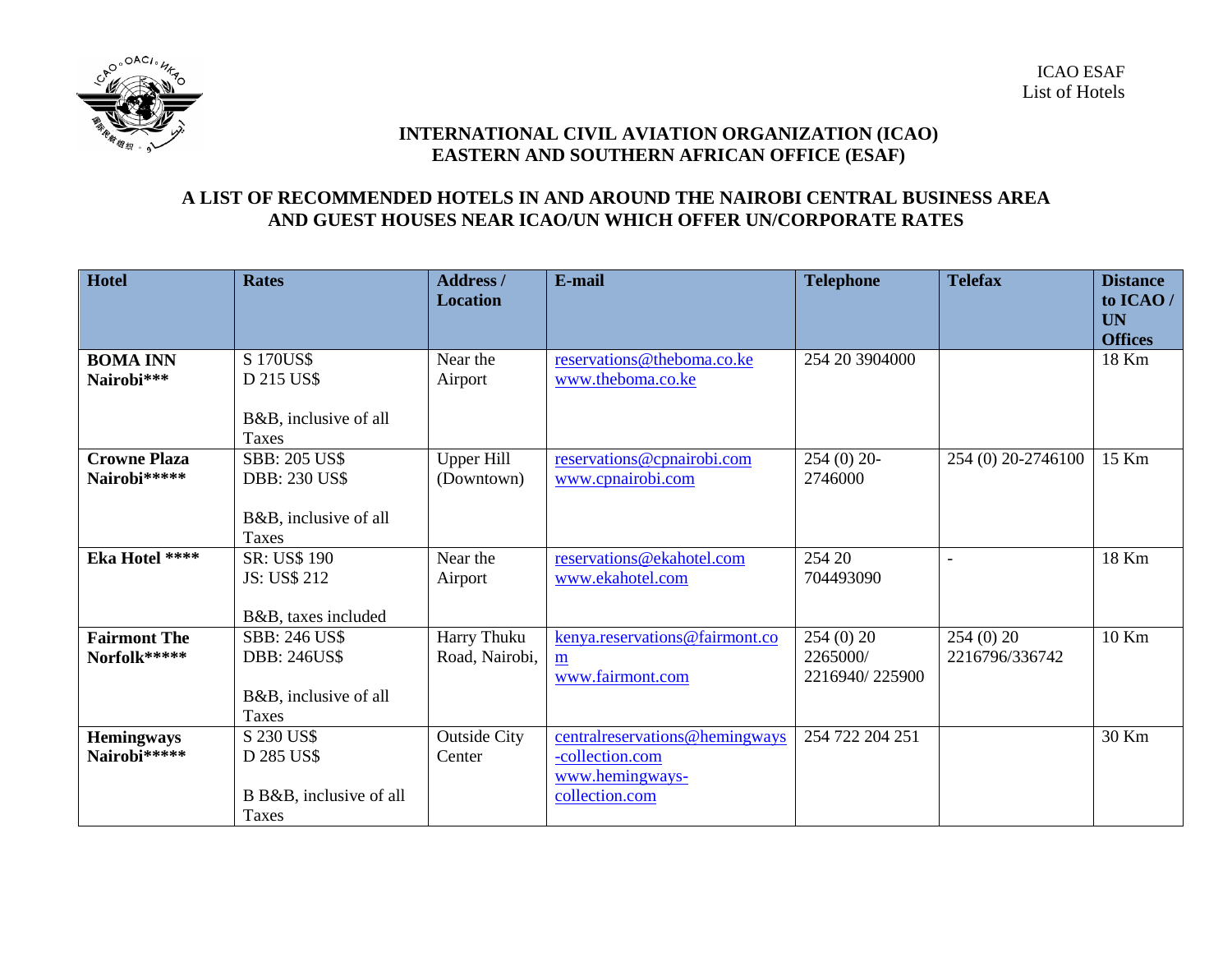| <b>Hotel</b>                                         | <b>Rates</b>                                                                      | Address /<br><b>Location</b>           | E-mail                                                                        | <b>Telephone</b>                                                        | <b>Telefax</b>             | <b>Distance</b><br>to ICAO/<br><b>UN</b><br><b>Offices</b> |
|------------------------------------------------------|-----------------------------------------------------------------------------------|----------------------------------------|-------------------------------------------------------------------------------|-------------------------------------------------------------------------|----------------------------|------------------------------------------------------------|
| <b>Hilton Hotel****</b>                              | 175 US\$<br>SBB:<br>DBB:<br>215 US\$<br>B&B, inclusive of all<br>Taxes            | Mama Ngina<br>street,<br>Nairobi,      | Reservations.nairobi@hilton.com<br>www.hilton.com                             | 254(0)20<br>2790000                                                     | 254(0)20<br>250099/2226477 | 10 Km                                                      |
| <b>Intercontinental</b><br>Nairobi*****              | <b>SBB: 210 US\$</b><br><b>DBB:245 US\$</b><br>B B&B, inclusive of all<br>Taxes   | Cr. City Hall<br>Way, Uhuru<br>Highway | reservations@icnairobi.com<br>www.intercontinental.com/nairob<br>$\mathbf{i}$ | 254 (0) 20 320 00<br>000<br>Cell: +254 710<br>800 409                   | 254 (0) 20 320 00<br>036   | 10 Km                                                      |
| Jacaranda Hotel -<br>Nairobi****                     | <b>SBB: 160 US\$</b><br><b>DBB:198 US\$</b><br>B&B, inclusive of all<br>Taxes     | Chiromo<br>Road,<br>Westlands          | cro@jacarandahotels.com<br>www.jacarandahotels.com                            | $254(0)$ 20<br>4448713/4/5/6/7<br>Mob: 254 722<br>205486/<br>722722633/ | 254 (0) 20 4452117         | 6 Km                                                       |
| <b>Laico Regency</b><br>Hotel****                    | Deluxe S: 175 US\$<br>Deluxe D: 200 US\$<br>B&B, inclusive of all<br><b>Taxes</b> | Loita Street,<br>Uhuru<br>Highway      | reservations@laico-regency.com<br>www.laico-regecncy.com                      | 254(0)20<br>2211199                                                     | 254 (0) 20 2217120         | $10$ Km                                                    |
| Nairobi Safari<br>$Club***$                          | <b>SBB: 170 US\$</b><br><b>DBB: 190 US\$</b><br>B&B, inclusive of all<br>Taxes    | University<br>Way/Koinang<br>e Street  | reservations@nairobisafariclub.c<br>om<br>www.nairobisafariclub.com           | 254(0)20<br>2821000                                                     | 254(0)20<br>215137/224625  | 10 Km                                                      |
| Ole-Sereni<br>Hotel*****<br>(confirmed/n July<br>(3) | <b>SBB: 220 US\$</b><br><b>DBB: 270 US\$</b><br>B&B, inclusive of all<br>Taxes    | Off Mombasa<br>Road                    | reservations@ole-<br>serenihotel.com<br>www.ole-serenihotel.com               | $254(0)$ 20<br>3901000/5036000<br>Mob: 254-732-<br>191-000              |                            | 18 Km                                                      |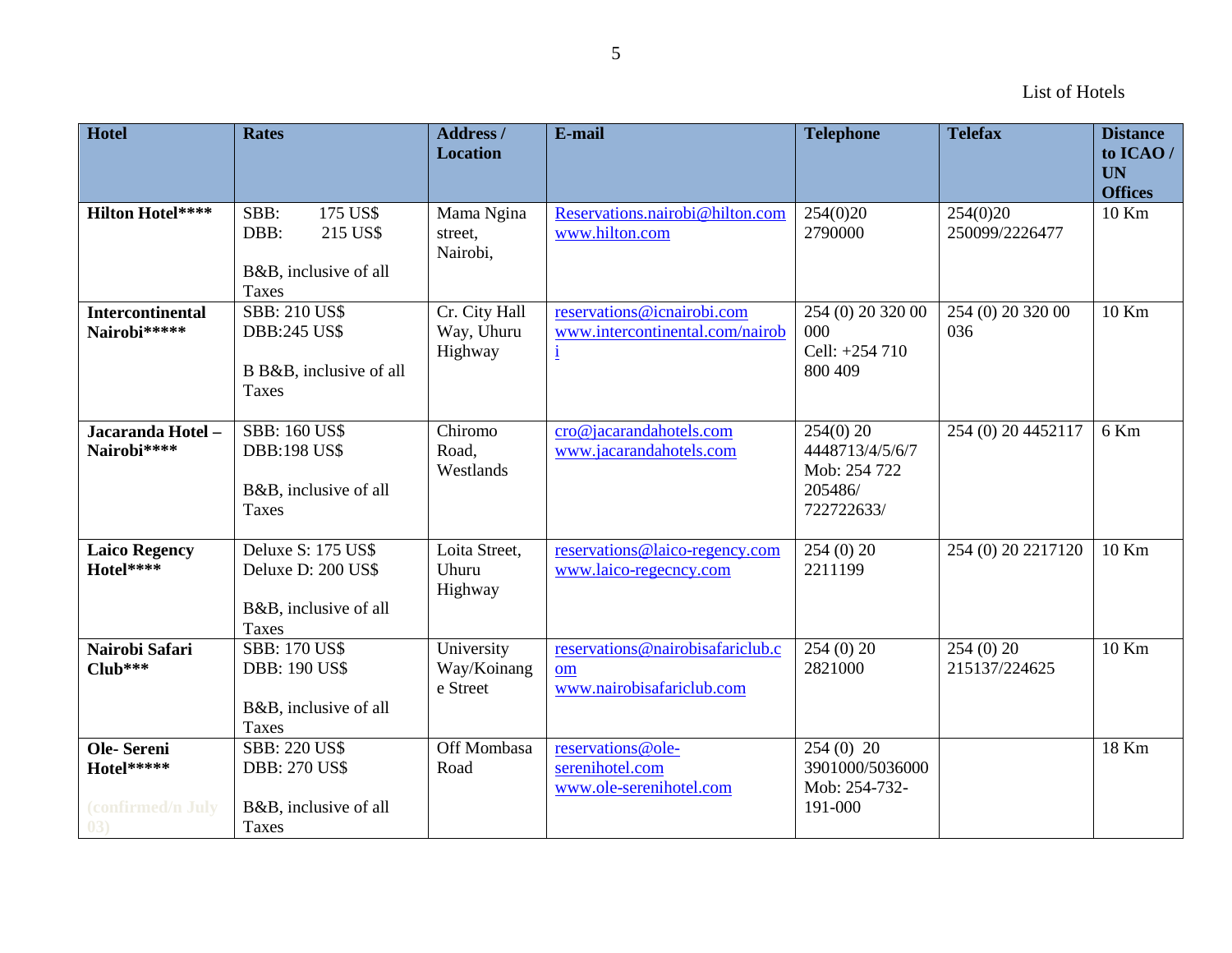| Hotel                                         | <b>Rates</b>                                                                          | Address /<br><b>Location</b>          | E-mail                                                                                            | <b>Telephone</b>                                                         | <b>Telefax</b>         | <b>Distance</b><br>to ICAO/<br><b>UN</b> |
|-----------------------------------------------|---------------------------------------------------------------------------------------|---------------------------------------|---------------------------------------------------------------------------------------------------|--------------------------------------------------------------------------|------------------------|------------------------------------------|
|                                               |                                                                                       |                                       |                                                                                                   |                                                                          |                        | <b>Offices</b>                           |
| Panari Hotel****                              | S: 170 US\$<br>D: 210 US\$<br>B&B, inclusive of all<br><b>Taxes</b>                   | Mombasa<br>Road<br>Near Airport       | reservations@panarihotels.com<br>www.panarihotels.com                                             | 254 (0) 20 394<br>6000/828990/<br>Mob: 254 722<br>474 836/733 474<br>836 | 254 (0) 20 8 289 85    | 18 Km                                    |
| <b>Safari Park</b><br>Hotel****               | S Deluxe: 190 US\$<br>D Deluxe: 240 US\$<br>B&B, inclusive of all<br>Taxes            | Kasarani off<br>Thika Road            | reservations@safariparkhotel.co.<br>ke<br>sales@safariparkhotel.co.ke<br>www.safaripark-hotel.com | 254(0)20<br>3633000/3633312<br>/971                                      | 254 (0) 20 3633919     | 10 Km                                    |
| Sankara *****                                 | Superior: 248 US\$<br>Deluxe: 278 US\$<br>B&B, inclusive of all<br><b>Taxes</b>       | Westlands                             | stay@nairobi.sankara.com<br>www.sankara.com                                                       | 254(0)20<br>4208000                                                      | 254 (0) 20 4208888     | 6 Km                                     |
| <b>Sarova</b><br>Panafric****                 | <b>SBB: 165 US\$</b><br><b>DBB: 205 US\$</b><br>B&B, inclusive of all<br><b>Taxes</b> | Kenyatta<br>Avenue                    | Reservations2@sarovahotels.com<br>www.sarovahotels.com                                            | 254 (0) 20 276<br>7000/7431<br>Mob: 254<br>732866166                     | 254 (0) 20 271<br>5566 | 18 Km                                    |
| Sarova - The<br>Stanley*****                  | <b>SBB: 175 US\$</b><br><b>DBB: 215 US\$</b><br>B&B, inclusive of all<br><b>Taxes</b> | Kenyatta<br>Avenue/Kimat<br>hi Street | Reservations3@sarovahotels.com<br>www.sarovahotels.com                                            | 254 (0) 20 276<br>7000/7431<br>$Mob: + 254$<br>732866166                 | 254 (0) 20 271<br>5566 | $12$ Km                                  |
| <b>Southern Sun</b><br>Mayfair<br>Nairobi**** | <b>SBB 215 US\$</b><br><b>DBB 230 US\$</b><br>B&B, inclusive of all<br>Taxes          | Parklands<br>Road and<br>Mpaka Lane   | reserve@southernsun.co.ke<br>www.sarovahotels.com                                                 | 254(0)20<br>3740920/1<br>0722 205 508                                    | 254 (0) 203748823      | 6 Km                                     |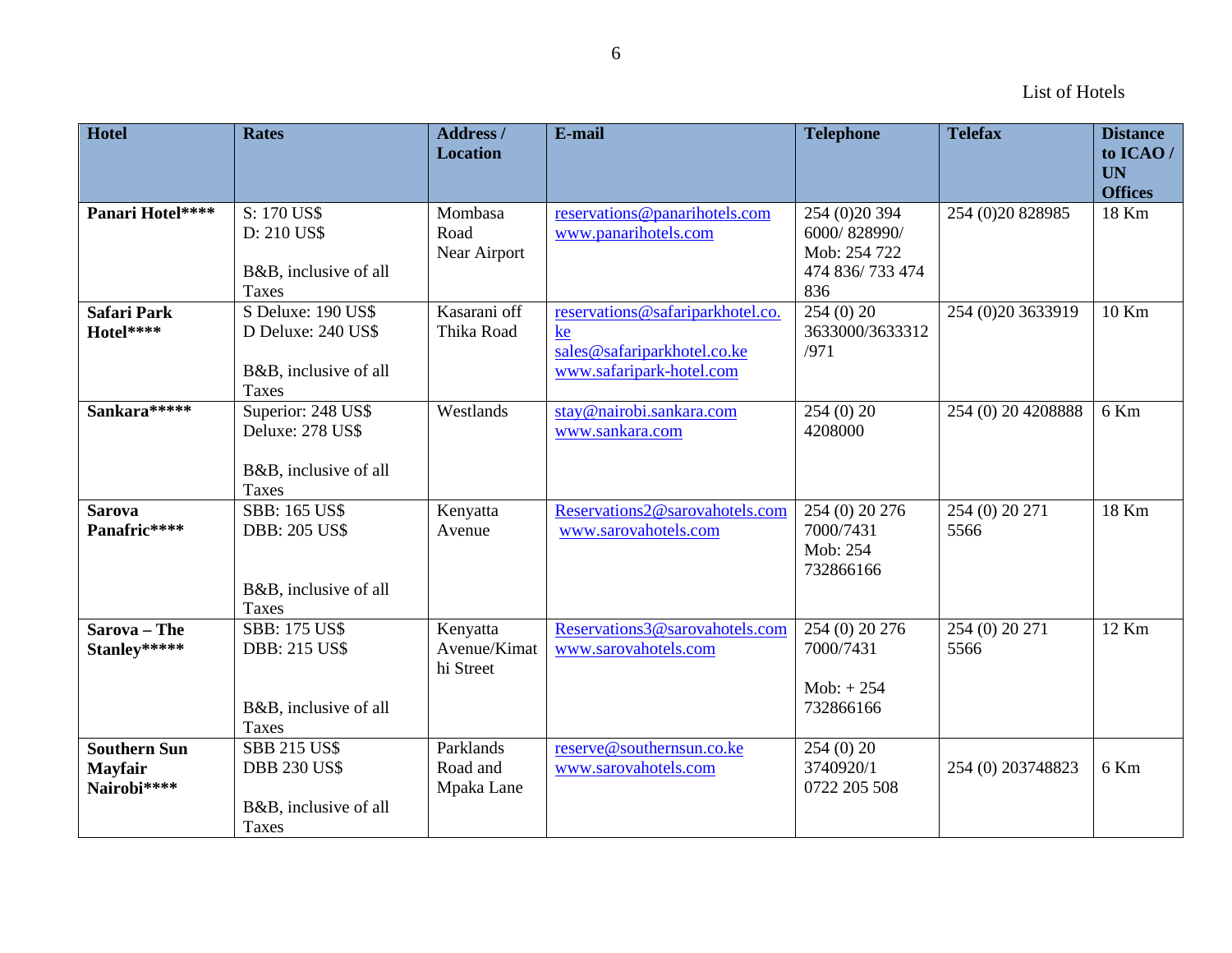| Hotel                                                         | <b>Rates</b>                                                                | <b>Address</b> /<br><b>Location</b>                    | E-mail                                                              | <b>Telephone</b>            | <b>Telefax</b>     | <b>Distance</b><br>to ICAO/<br><b>UN</b><br><b>Offices</b> |
|---------------------------------------------------------------|-----------------------------------------------------------------------------|--------------------------------------------------------|---------------------------------------------------------------------|-----------------------------|--------------------|------------------------------------------------------------|
| <b>Tribe-The Village</b><br>Market Hotel****                  | SS-260 US\$<br><b>DD 330 US\$</b>                                           | Village<br>Market<br>Shopping<br>Centre/Gigiri<br>Area | reservations@tribehotel-<br>kenya.com<br>www.tribe-hotel.com        | 254(0)20<br>7200000         | 254 (0) 20 7200110 | 2.5 Km                                                     |
| <b>Villa Rosa</b><br>Kempinski*****                           | SS 256 US\$<br><b>DD 286 US\$</b><br>B&B, inclusive of all<br><b>Taxes</b>  | Westlands                                              | Reservations.nairobi@kempinski<br>.com<br>www.kempinski.com/nairobi | 254 20 3603000              |                    | 8 Km                                                       |
| <b>Windsor Golf</b><br><b>Hotel and Country</b><br>$Club****$ | Deluxe: 180 US\$<br>Suite: 220US\$<br>B&B, inclusive of all<br><b>Taxes</b> | Off Kiambu<br>Rd                                       | reservations@windsor.co.ke<br>www.windsorgolfresort.com             | 254(0)20<br>8562300/8562500 | 254 (0) 20 8563322 | 8 Km                                                       |

**SBB = Single, Bed and Breakfast**

**DBB = Double, Bed & Breakfast**

*Note:*

*1***: When making your reservations, please specify that you are attending an ICAO Meeting in order to be accorded special UN/Corporate Rates.** 

*2***: The above rates are as of January 2015 and are subject to change by the hotels without notice.**

7

**---------**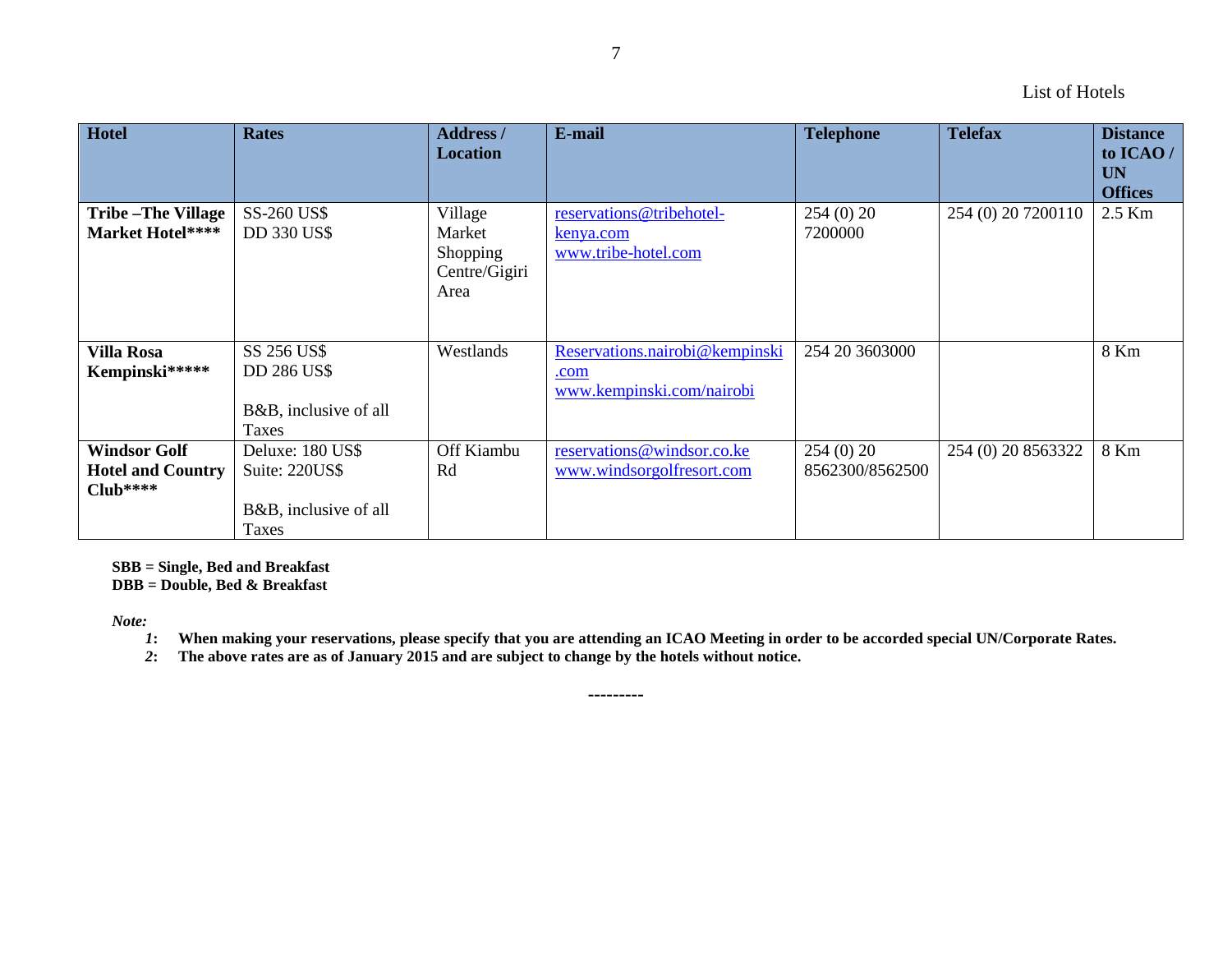List of Hotels

# **GUEST HOUSES NEAR UN COMPOUND, GIGIRI**

*(These rates are as of January 2015and are subject to change without notice.)*

| <b>Name of Guest</b>     | <b>Rate US\$</b>                     | <b>Distance to</b> | E-mail                        | <b>Telephone</b>   | <b>Internet</b> |
|--------------------------|--------------------------------------|--------------------|-------------------------------|--------------------|-----------------|
| <b>House</b>             |                                      | <b>ICAO/UN</b>     |                               |                    | <b>Access</b>   |
|                          |                                      | <b>Offices</b>     |                               |                    | (Wireless)      |
| Alexandra's              | Single 100 US\$                      | 4km                | teddy@gianopulos.home.co.ke   | 254-0735502581     | inclusive       |
|                          | Double 130 US\$                      |                    |                               |                    |                 |
|                          | Bed & Breakfast inclusive of taxes   |                    |                               |                    |                 |
| <b>Casa Bella Suites</b> | Single 100 US\$                      | 6km                | enquiries@casabellagigiri.com | 254-0722994999     | inclusive       |
|                          | Double 120 US\$                      |                    | www.casabellagigiri.com       |                    |                 |
|                          | Bed and Breakfast inclusive of taxes |                    |                               |                    |                 |
| <b>Comfort Gardens</b>   | Single 100 US\$                      | $2$ Km             | info@comfortgardens.com       | $254 - 0723610280$ | inclusive       |
|                          | Double 134 US\$                      |                    |                               | 0722873741         |                 |
|                          | Bed and Breakfast inclusive of taxes |                    |                               |                    |                 |
| Daisy Homes Ltd.         | Single 100 US\$                      | 1km                | info@daisyhomekenya.com       | 254-721703333      | inclusive       |
|                          | Double 120 US\$                      |                    | www.daisyhomekeny.com         |                    |                 |
|                          | Bed and Breakfast inclusive of taxes |                    |                               |                    |                 |
| <b>Gigiri Homestead</b>  | Master Room en-suite 100 US\$        | 1.5km              | info@gigirihomestead.com      | 254-722839232      | inclusive       |
|                          | Double Room en-suite 115 US\$        |                    | www.gigirihomestead.com       | 254-203-544-189    |                 |
|                          | Master Room non en-suite 75 US\$     |                    |                               |                    |                 |
|                          | Studio en-suite 65 US\$              |                    |                               |                    |                 |
|                          | Bed and Breakfast inclusive of taxes |                    |                               |                    |                 |
| <b>Homely</b>            | Single 85 US\$                       | 1km                | Homely.Guesthouse@gmail.co    | 254-722-901335     | inclusive       |
|                          | Double 105 US\$                      |                    | m                             | 254-722-315588     |                 |
|                          | Bed and Breakfast inclusive of taxes |                    | www.homelyguesthouses.com     |                    |                 |
| <b>Shanema Homes</b>     | Single 80 US\$                       | 1km                | info@shanemahomes.com         | 254-20-2691911     | inclusive       |
|                          | Double 100 US\$                      |                    | www.shanemahomes.com          | 254-0700-333404    |                 |
|                          | Bed and Breakfast inclusive of taxes |                    |                               |                    |                 |
| <b>Tara Suites</b>       | Single room BB 120 US\$              | 1km                | info@tarasuites.com           | 254-2-0518006719   | inclusive       |
|                          | Double room BB 175 US\$              |                    | www.tarasuites.com            | 254-0717700417     |                 |
|                          | Junior executive suite BB 200 US\$   |                    |                               | 254-0786700417     |                 |
|                          | Executive suite is 250 US\$          |                    |                               |                    |                 |
|                          | NB: Prices do not include 18% VAT    |                    |                               |                    |                 |
|                          | and Catering levy taxes. The above   |                    |                               |                    |                 |
|                          | charges apply only on production of  |                    |                               |                    |                 |